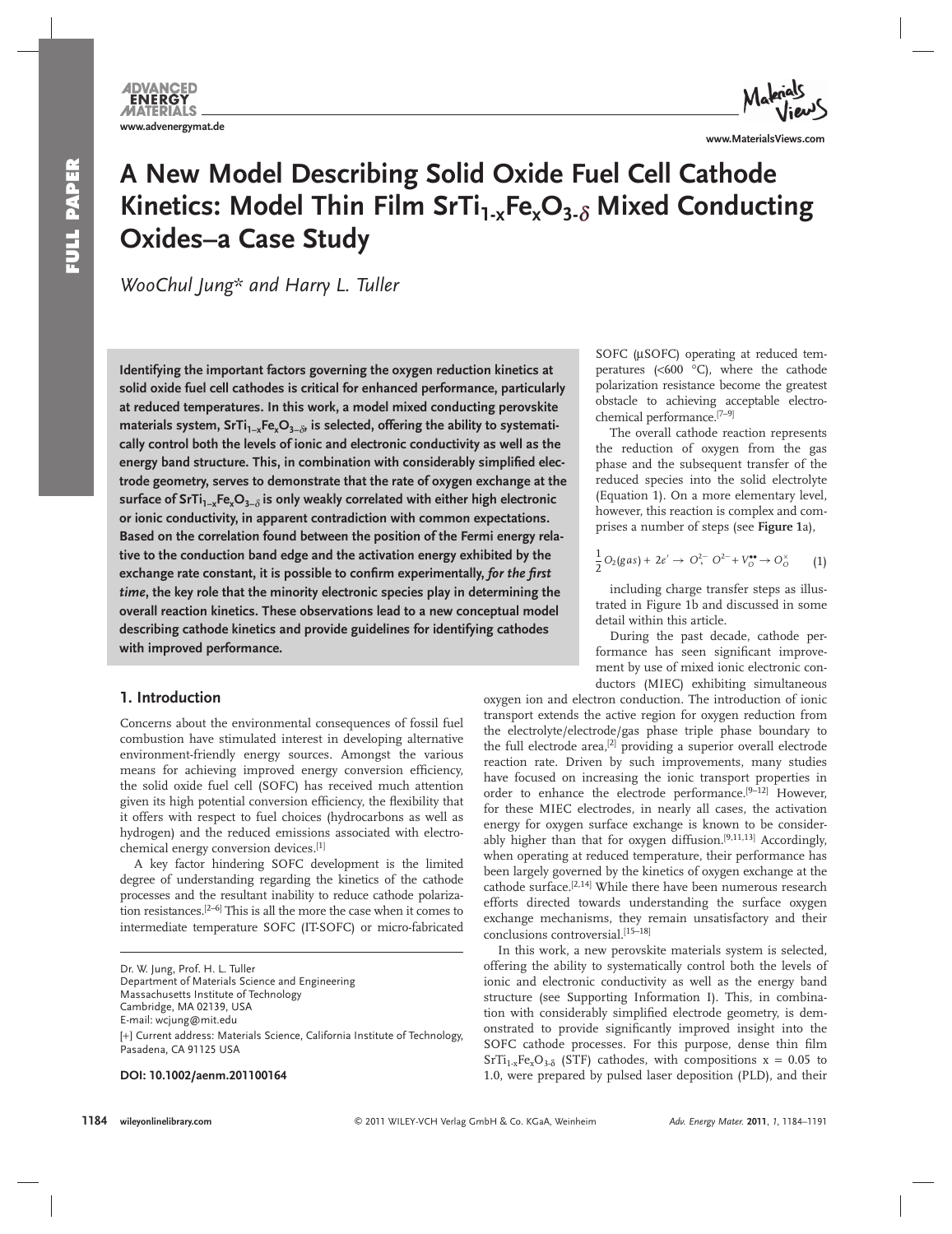

**Gas (air)** gas phase diffusion Я  $O_{x,ad}^{q-} + e' \rightarrow O_{x,ad}^{q'-}$ h  $\sqrt{2}$ Film Gas  $E_{c}$ e diffus  $O_{x,ac}^{q}$  $E_{c}$ **Cathode** E. E **Electrolyte**  $V_o^{\cdot\cdot}$  $O_0^*$ 

Figure 1. (a) Schematic illustration of possible elementary reaction steps during the cathode reaction. These steps may involve gas phase diffusion, adsorption, electronation, dissociation, diffusion, and finally incorporation of oxygen into the crystal lattice of the electrolyte. For an electronic conductor, the adsorbed oxygen species can be incorporated into the oxide lattice only at the triple phase boundary (TPB), where electrode, electrolyte and gas phase are in contact, while they can penetrate into the MIEC cathode at any point along the surface. (b) Schematic illustration of the electronic band structure and the energy state of the oxygen intermediate (O<sub>x,ad</sub><sup>q−</sup>) adsorbed at the surface. Two different possible electron charge transfer pathways are displayed.

cathode reaction kinetics examined as a function of electrode geometry, temperature, oxygen partial pressure and deposition conditions by means of electrochemical impedance spectroscopy (EIS).

 Previously, the authors demonstrated that a number of STF compositions, when operated as a cathode, exhibit typical mixed ionic-electronic behavior with the electrode reaction occurring over the full electrode surface area rather than being limited to the triple phase boundary. By systematically varying electrode geometries (e.g., diameter and thickness) and inserting a  $Ce<sub>0.9</sub>Gd<sub>0.1</sub>O<sub>2-δ</sub>$  (CGO) interlayer, the surface oxygen exchange reaction was clearly confirmed to be the rate limiting process as is generally the case for mixed ionic-electronic conductors.<sup>[19,20]</sup>

 In the present contribution, the surface oxygen exchange kinetics are correlated with ionic and electronic transport properties, electronic band structure of STF electrodes over a wide range of x, and as functions of temperature and oxygen partial pressure. Based on the observed findings, suggestions regarding criteria required for optimum MIEC SOFC cathode performance are proposed in terms of the minority electronic carrier density.

# **2. Results and Discussion**

## **2.1. Physical Characterization of the thin film STF Electrode**

The XRD spectra for  $STi_{1,x}Fe_{y}O_{3,8}$  (STF) thin films with x ranging from 0.05 to 1.0 grown on YSZ (100) single crystal substrates at 700 °C are shown in Figure 2. The XRD results obtained for a film of  $SrTi_{0.5}Fe_{0.5}O_{3.8}$  and from the powder used to make the target with the same composition are displayed in Figure 2a (red) for comparison. The results indicate the films to be polycrystalline perovskite phase with highly (110) oriented texture over the whole range of Fe fraction. Limited reflections from (100) or (111) are sometimes observed above background noise level (see insert in Figure 2b). There is no evidence of amorphous films, or diffraction peaks other than the ones in the cubic perovskite phase. AFM images were also used to confirm that the electrodes used in this work exhibit well-defined geometries with extremely flat and smooth surfaces (< several nm roughness), compared with typical SOFC electrode morphologies (see Supporting Information II).



Figure 2. (a) XRD pattern of a 137 nm thick SrTi<sub>0.5</sub>Fe<sub>0.5</sub>O<sub>3-8</sub> film deposited on a YSZ single crystal with (100) orientation by pulsed laser deposition at 700 °C. The pattern indicates preferred (110) orientation. XRD results from the powder used to make the target with the same composition are also displayed in red for comparison. (b) XRD patterns of SrTi<sub>1×</sub>Fe<sub>x</sub>O<sub>3-Õ</sub> films with ~140 nm thickness on a (100) YSZ single crystal as a function of different Fe composition between 5 and 100 mol%.

**www.advenergymat.de**

**ENERG** 

 $\epsilon$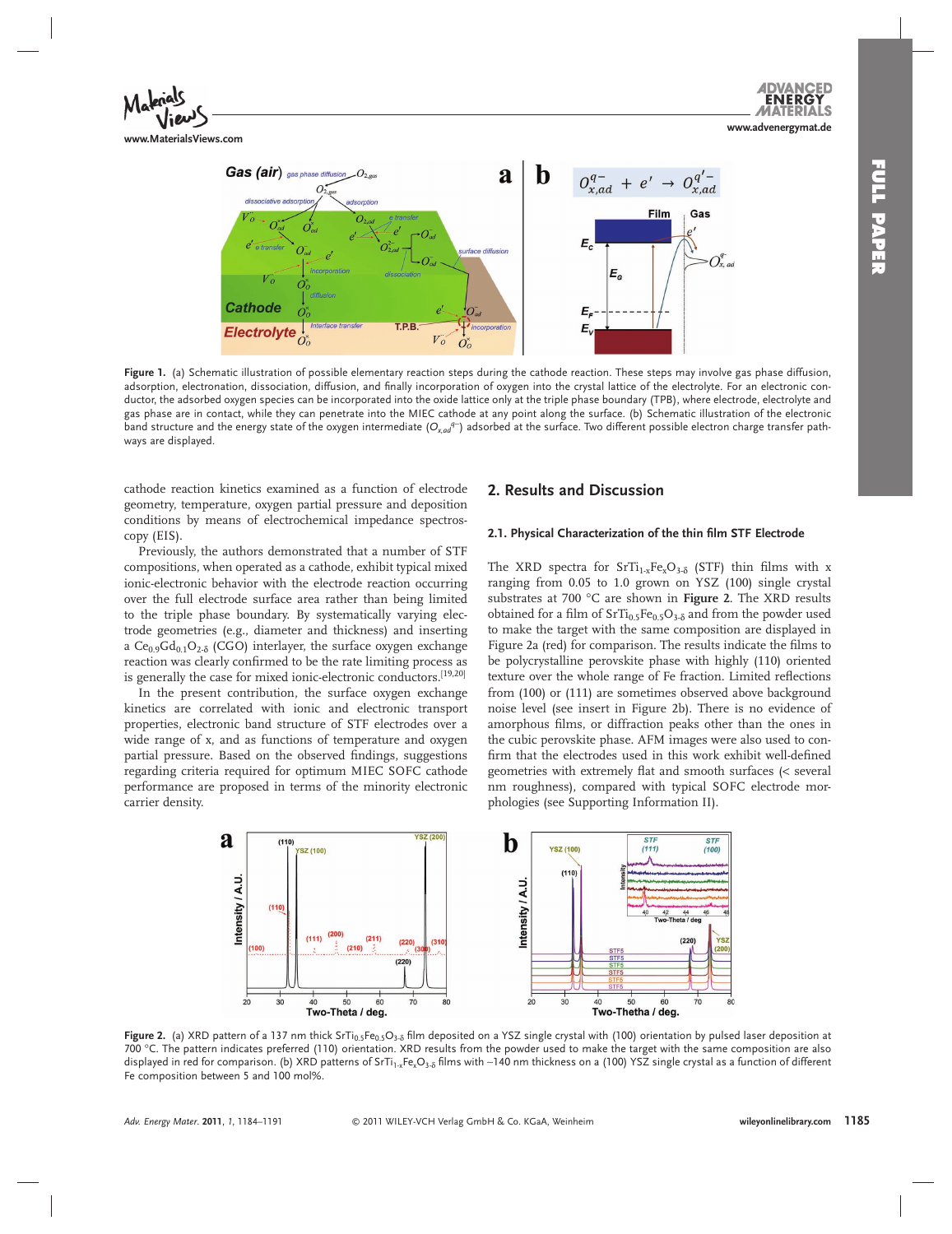**ENERGY** MATERIALS **www.advenergymat.de**



**www.MaterialsViews.com**



**Figure 3.** Typical impedance spectroscopy plots of (a) STF35 at T = 650 °C, (b) STF50 at T = 570 °C as a function of pO<sub>2</sub>.

## **2.2. Analysis of Electrochemical Impedance Spectroscopy**

 A key feature of Impedance spectroscopy is its ability to show features in its spectrum derived from different processes active in the bulk and at interfaces of often complex electrical or electrochemical systems. In this work, the origins of the key resistive contributions to the impedance spectra obtained for STF films on YSZ were systematically analysed by examining the dependence on temperature,  $pO_2$  and device geometry.

 A symmetrical structure with identically sized (9 mm x 9 mm) STF thin film electrodes on both sides of the YSZ electrolyte was prepared for EIS measurements. **Figure 3** shows typical EIS results obtained for the symmetrical structure for STF electrodes of composition  $x = 0.35$  and 0.50, designated as STF35 and STF50, respectively. For all Fe compositions, the impedance spectrum exhibits an offset resistance  $(R_{\text{off}})$  followed by a nearly ideal semicircle at lower frequency. Several features of the offset resistance  $(R_{\text{off}})$  are consistent with the source being the bulk resistance of the YSZ electrolyte single crystal substrate. This includes the activation energy of  $R<sub>off</sub>$ of ~ 0.95 eV and its pO<sub>2</sub> independence. Furthermore, the magnitude of conductivity (0.24 × 10<sup>-3</sup> S/cm at 650 °C), calculated based on the present cell electrode geometry, electrolyte thickness and measured *R*<sub>off</sub>, agrees well with the literature data for the ionic conductivity of YSZ (e.g.  $0.53 \times 10^{-3}$  S/cm).<sup>[21]</sup> Lastly, *R*<sub>off</sub> was found to be independent of electrode composition. One can thus confidently conclude that this IS feature should be attributed to the YSZ electrolyte.

 Accordingly the remaining low frequency spectra is attributed to the STF electrode response, [19] which given its near ideal semicircular shape, can be modeled by a parallel *R-C* circuit. More generally, the capacitor is replaced by a constant phase element (CPE), for which the overall impedance is given by

$$
Z = \frac{1}{Q(iw)^n} \tag{2}
$$

 The effective capacitance can be extracted from this expression, [22] by

$$
C = Q\omega_{\text{max}}^{n-1} = (R^{1-n}Q)^{1/n}
$$
 (3)

which corresponds, for example, to a *C* value of approximately 12 mF/cm<sup>2</sup> for a 160 nm thick STF50 film at 650 °C (typical n value between 0.92 and 0.99). This exceptionally high *chemical* capacitance is typical of mixed conducting electrodes.

 Previously the *R* values derived from this part of the EIS spectra were examined by geometrical dependence on film thickness and electrode radius and insertion of a CGO interlayer, concluding that the limiting process in this work must be attributed to the surface oxygen exchange reaction occurring at the surface of the STF electrodes.<sup>[19,20]</sup> For a detailed discussion of how the how the impedance spectra of these thin film structures were analyzed, the reader is referred to Supporting Information III. In the following, the *R* values derived from this part of the EIS spectra will be discussed, focusing on the electrode kinetics.

## **2.3. Surface Oxygen Exchange Kinetics of STF Electrode**

The area-normalized electrode resistance,  $R_{\text{STF}}$ , obtained by EIS measurements in air, is plotted as a function of reciprocal temperature and oxygen partial pressure in **Figure 4** a and 4b respectively both as a function of the STF Fe fraction. Since the STF electrode resistance is governed by the surface oxygen exchange reaction,  $R_{STF}$  is an indicator of how slow or fast oxygen surface exchange takes place on the STF electrodes. Since the surface area can be precisely determined for thin films, the corresponding kinetic parameter,  $k$  (surface oxygen exchange coefficient), may be extracted from the measured electrode resistance, according to equation  $4,$ [23] as;

$$
k = \frac{k_B T}{4e^2 R_S c_o} \tag{4}
$$

( $k_B$ : Boltzmann constant, *e*: electron charge, *T*: temperature,  $R_s$ : area specific resistance and  $c_0$ : total concentration of lattice oxygen with the value  $4.92 \times 10^{22}$  cm<sup>-3</sup> used in this calculation). [24] Calculated *k* values, averaged over values obtained from three or more different samples are shown in **Table 1** .

While there is a reduction in  $R_{STF}$  (or increase in  $k$ ) with increasing Fe, the rate of change decreases so that  $R_{\text{STF}}$  reaches near saturation above x = 0.35 (STF35). For comparison, the *R* values for dense thin films of the more typical MIEC cathodes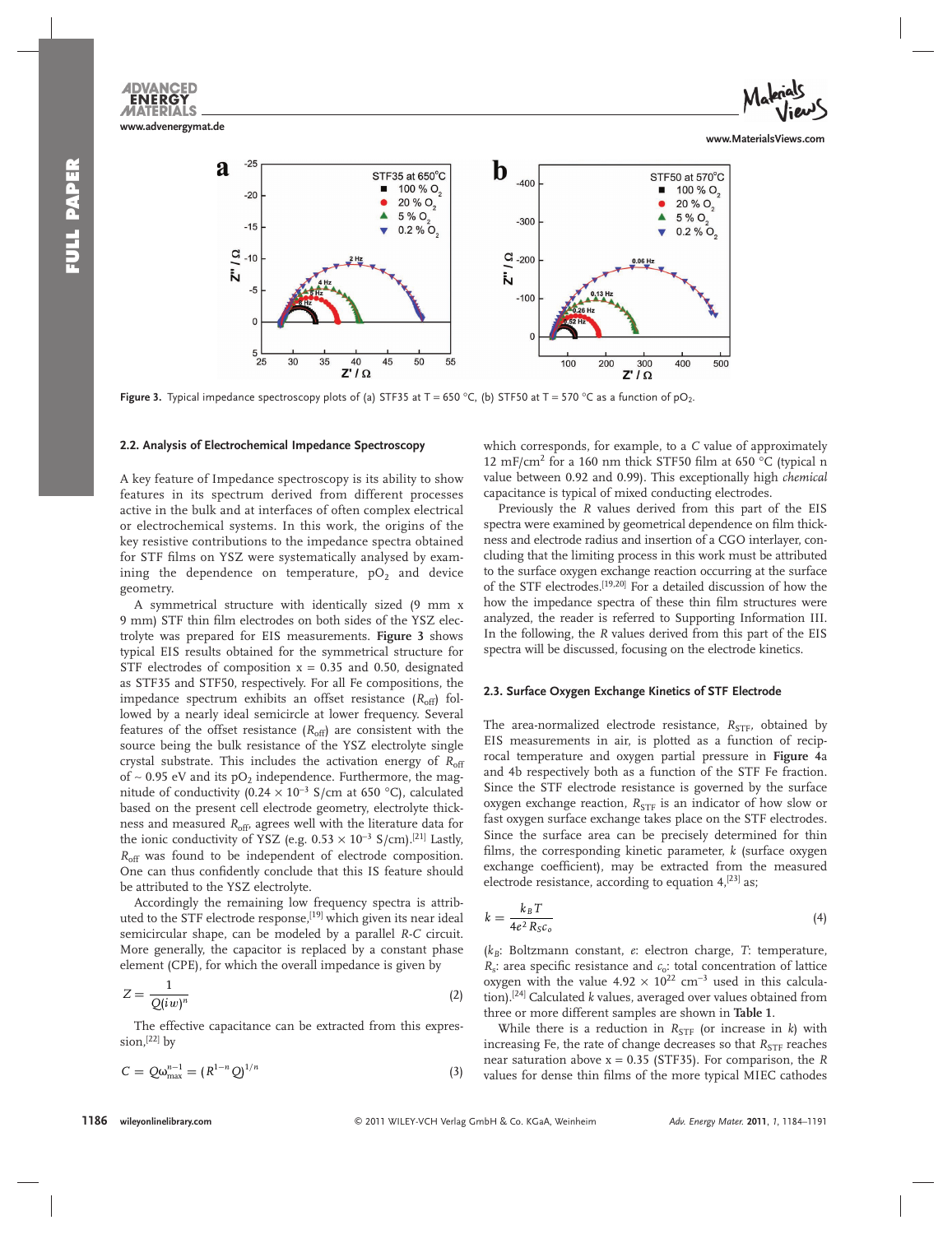

**www.MaterialsViews.com**



Figure 4. (a) Temperature dependence of R<sub>STF</sub> for STF electrodes in this work (solid symbols), and other dense thin film MIEC electrodes (LSCF and BSCF) fabricated by PLD (dashed lines). The data for the STF electrodes and for the other MIEC electrodes were obtained respectively from the authors' earlier work,<sup>[20]</sup> and the work of Baumann, et al.<sup>[13]</sup> (b) Double-logarithmic plots of the area specific resistance for STF electrodes vs pO<sub>2</sub> measured at 650 °C. Note: the local pO<sub>2</sub> of the electrode will also depend on the overpotential on the electrode and that the data in these figures could be used to predict properties for polarized electrodes.

prepared by PLD are also inserted in Figure 4a. The area specific resistance values of the thin film STF electrodes are found to be comparable in magnitude to those of thin film  $La<sub>0.6</sub>Sr<sub>0.4</sub>Co<sub>0.2</sub>Fe<sub>0.8</sub>O<sub>3</sub>$  (LSCF), the most commonly used MIEC cathode material at intermediate temperatures, [8,25–27] pointing to the suitability of STF as a realistic model mixed conducting cathode material. What is surprising, however, is that this is true even though the electronic conductivity  $(\sigma_{el})$  of the STF cathodes is as much as a factor of ∼ 165,000 lower than that of LSCF ( $\sigma_{el}$  = 330 S/cm,<sup>[28]</sup> at 650 °C,  $k* = 6 \times 10^{-7}$  cm/s,<sup>[29]</sup> at 663 °C). It would appear that a  $\sigma_{el}$  as low as 2 × 10<sup>-3</sup> (S/cm) (650 °C for STF5) is sufficient to obtain reasonably high surface exchange kinetics ( $k = 1.65 \times 10^{-7}$  cm/s at 650 °C).

## **2.4. Correlation Between Oxygen Exchange Kinetics and Materials Properties**

## *2.4.1. k vs. Transport Properties*

 From a fundamental point of view, exchange reactions differ from bulk transport reactions in that the former reflects a transfer reaction across an interface between two different phases, i.e., a solid/ gas interface, while the latter takes place in a homogeneous medium. Nevertheless, the important role that bulk transport kinetics play in achieving fast oxygen exchange reactions at oxide surfaces has often been reported.

Table 1. Activation energies and surface oxygen exchange coefficients for STF samples with different Fe mol%.  $E_a$  was obtained from impedance measurements in the temperature range 570–650 °C in air. *k* was calculated from the  $R_{STF}$  results at 650 °C in air.

| Fe mol% | $E_a/eV$        | $k/cms^{-1}$          |
|---------|-----------------|-----------------------|
| 5       | $2.47 \pm 0.08$ | $1.65 \times 10^{-7}$ |
| 10      | $2.28 \pm 0.18$ | $2.74 \times 10^{-7}$ |
| 35      | $2.06 \pm 0.13$ | $5.61 \times 10^{-7}$ |
| 50      | $1.84 \pm 0.10$ | $6.11 \times 10^{-7}$ |
| 80      | $1.77 \pm 0.09$ | $7.21 \times 10^{-7}$ |
| 100     | $1.61 \pm 0.07$ | $8.05 \times 10^{-7}$ |

Boukamp, et al. were the first to note that oxides with high  $\sigma_{el}$ exhibit superior surface exchange coefficients.<sup>[30]</sup> Much has also been made of the surprising empirical correlations between  $k*$ and *D*<sup>\*</sup> found by Kilner and co-workers after reviewing a large number of tracer oxygen exchange data sets obtained from various acceptor-doped fluorites and perovskites.<sup>[31]</sup> The existence of such a correlation has been interpreted by Merkle and coworkers as an indication that oxygen vacancies often play the dominant role in the surface exchange process.<sup>[32]</sup> De Souza recently developed an empirical, atomistic expression based on the same correlation, suggesting that the availability of electronic species determines the rate of oxygen exchange.<sup>[33]</sup> In general, it is an accepted rule of thumb that either high electronic or ionic conductivities or both are necessary for obtaining

fast oxygen exchange reactions. Nevertheless, to the authors' best knowledge, the fundamental reasons for this correlation may still be regarded as an open question. To understand the relative role of the bulk transport proper-

ties in influencing electrode surface oxygen exchange kinetics, both  $\sigma_{el}$  and  $\sigma_{ion}$  values from bulk STF samples with different Fe compositions are examined and plotted together with respective *k* values in **Figure 5**,  $\sigma_{el}$  and  $\sigma_{ion}$  change by nearly five and four orders of magnitudes, respectively, in going from STF with 5 to 100 mol% Fe, while *k* remains largely within the same



Figure 5. Double-logarithmic plot between the surface exchange coefficient ( $k$ ), and the electronic and ionic conductivities ( $\sigma_{el}$  and  $\sigma_{ion}$  for bulk STF) obtained for various Fe compositions at 650 °C air.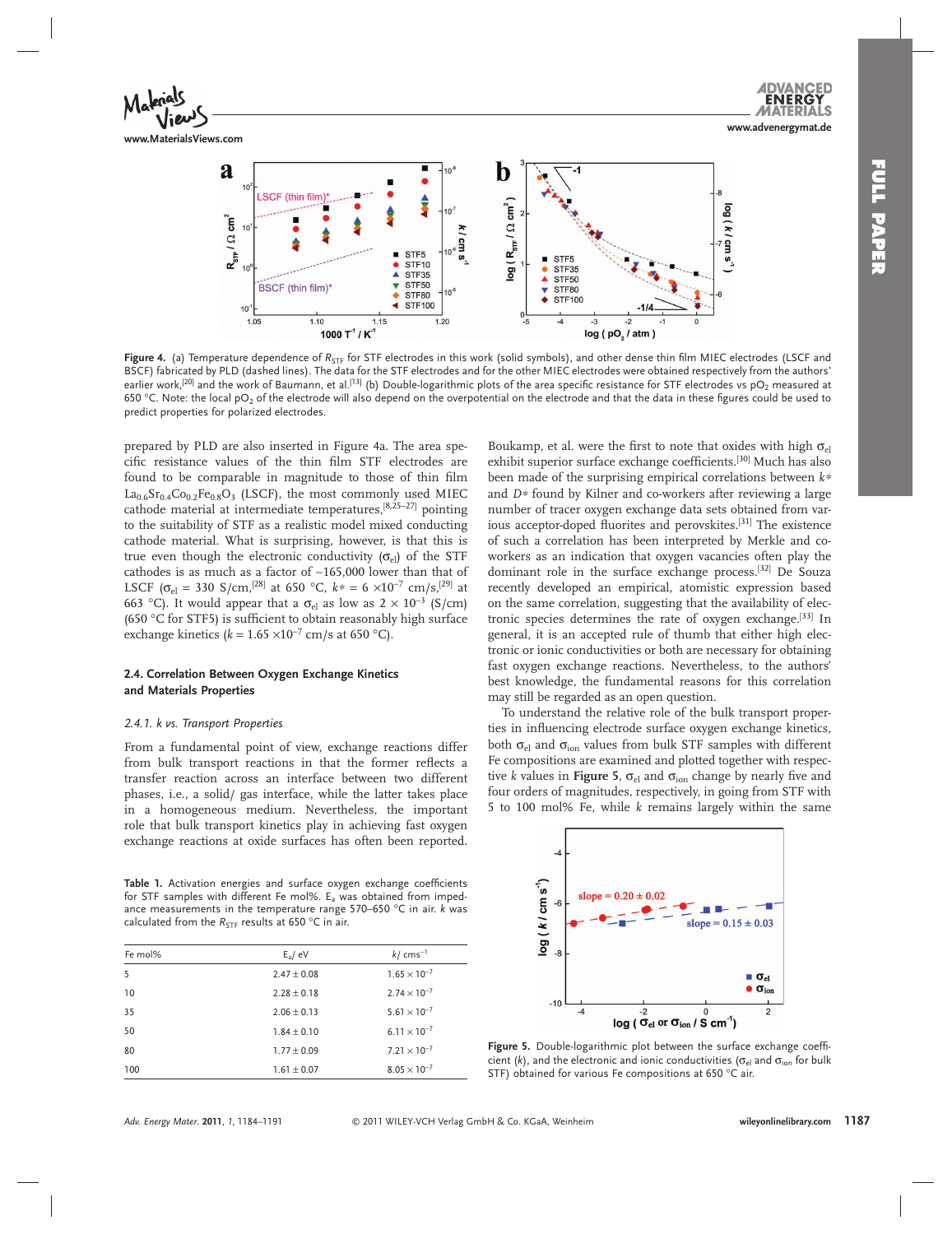**www.advenergymat.de**

**ENERG MATERIALS** 



**www.MaterialsViews.com**



Figure 6. (a) Calculated *E<sub>C</sub>·E<sub>F</sub>* (left axis) and activation energy of *R*<sub>STF</sub> (or *k*) measured by EIS (right axis) as a function of Fe composition at 600 °C in air. (b) Activation energy of  $R_{\text{STF}}$  (or *k*) as a function of pO<sub>2</sub> at 600 °C for STF35, 80, and 100. The corresponding  $E_C$  *E<sub>F</sub>* values (dashed lines) are also included for comparison.

order of magnitude. Here one finds a weak dependence of  $k$ on both  $\sigma_{el}$  and  $\sigma_{ion}$  with a power law dependence of 0.15  $\pm$ 0.03 and 0.20  $\pm$  0.02, respectively (see Figure 5). This suggests that oxygen exchange is only weakly correlated with the transport properties of the majority electronic and ionic species. Furthermore, the activation energy, characteristic of *k,* has always been found to be much greater than those of  $\sigma_{el}$  and  $\sigma_{ion}$ , e.g., for thin film STF50: E<sub>a</sub> (k) = 1.84 eV vs E<sub>a</sub>( $\sigma_{el}$ ) = 0.17 eV and  $E_a(\sigma_{ion}) = 0.66$  eV, the latter obtained for bulk STF50. Therefore, it is reasonable to conclude that the electrical conductivity, at least above a certain minimum value, does not play the limiting role in surface exchange reactions.

## *2.4.2. k vs. Electronic Band Structure*

 Surface oxygen exchange requires several electron transfer processes in series to reduce the oxygen molecule to a doubly charged oxygen ion capable of being inserted into the oxide lattice. Since the combination of both high electronic and ionic transport does not seem to be a critical factor for the exchange kinetics, one may alternatively consider charge transfer as the possible RDS. Determining the efficiency of electron transfer from the catalyst surface to the reactant molecules has been an important topic in the study of catalysts as well as surface science for decades.<sup>[34-37]</sup> More generally, the electronic band structure, and the corresponding position of the Fermi level  $(E_F)$  with respect to the molecular oxygen level or the conduction band edge at the surface, is considered a key factor in governing the rate of electron transfer (see Figure 1b).

 To examine its relative importance in the surface oxygen exchange reaction, the position of  $E_F$  relative to the bottom edge of the conduction band  $(E_C)$  was determined, based on the thermodynamic parameters defining defect generation in the STF system previously reported by the authors.<sup>[24]</sup> While recognizing the limitations of applying the reported dilute solution model describing the defect structure of STF to predict the electron density,  $n$  (T, pO<sub>2</sub>, Fe) for a wide range of x, it nevertheless provides an accurate predictive description of the observed experimental transport and stoichiometry data. It is, therefore, tempting to utilize this model to calculate the position of the Fermi level in STF relative to the conduction band edge as a function of temperature,  $pO_2$  and Fe content and examine

how its position might be correlated with the surface exchange kinetics. Furthermore, even for high Fe concentrations, for which hole concentrations in these p-type materials reach high concentrations, i.e.,  $E_F$  lies within  $3kT$  of the valence band edge, we assume that non-degenerate semiconductor statistics apply when correlating the position of  $E_F$  relative to the bottom edge of the conduction band  $(E_C)$   $(E_C - E_F > 1.5$  eV) and the electron density, *n*. Under those conditions,  $E_C$   $E_F$  is given by

$$
E_C - E_F = -kT \ln\left(\frac{n}{N_C}\right) \tag{5}
$$

where  $N_C$  is the effective density of states in the conduction band and *n* is the electron density.<sup>[38]</sup> Figure 6a shows  $E_C$ - $E_F$ , calculated in this way at 600  $^{\circ}$ C in air, plotted as a function of Fe fraction.  $E_F$  is seen to move toward the conduction band edge with increasing Fe, largely resulting from the reduction in the band gap of the STF system,<sup>[24]</sup> (see Supporting Information I). As expected from its p-type conducting nature,  $E_F$  lies close to the top of the valence band.

When plotting the activation energy of  $R_{STF}$  (or  $k$ ) for the surface oxygen exchange reaction together with the Fermi level position, one finds a surprisingly good correlation between the two. As shown in Figure 6a, both quantities, not only share a decreasing trend with increasing Fe composition, but also agree well with respect to their absolute magnitudes. While the Fermi level position relative to the conduction band and the activation energy of *k* are not normally considered in the same context, the strong correlation observed in this study clearly implies that an electron transfer process must be involved in the RDS for oxygen reduction at the surface of the STF cathode.

A similar correlation was observed by Merkle and coworkers, [39] reporting that the rate of oxygen exchange into lightly  $(<0.3\%)$  Fe doped  $SrTiO<sub>3</sub>$  was enhanced by more than a hundredfold upon UV illumination. However, they argued that the UV enhancement was only valid for lightly doped systems, and therefore concluded that ionic transport governs the overall oxygen reduction in heavily Fe doped or highly mixed conducting oxide systems.<sup>[40]</sup> To author's best knowledge, the observations in this work, are the first experimental results demonstrating the importance of the minority electron carrier density in controlling the oxygen exchange reaction in mixed conducting SOFC cathodes.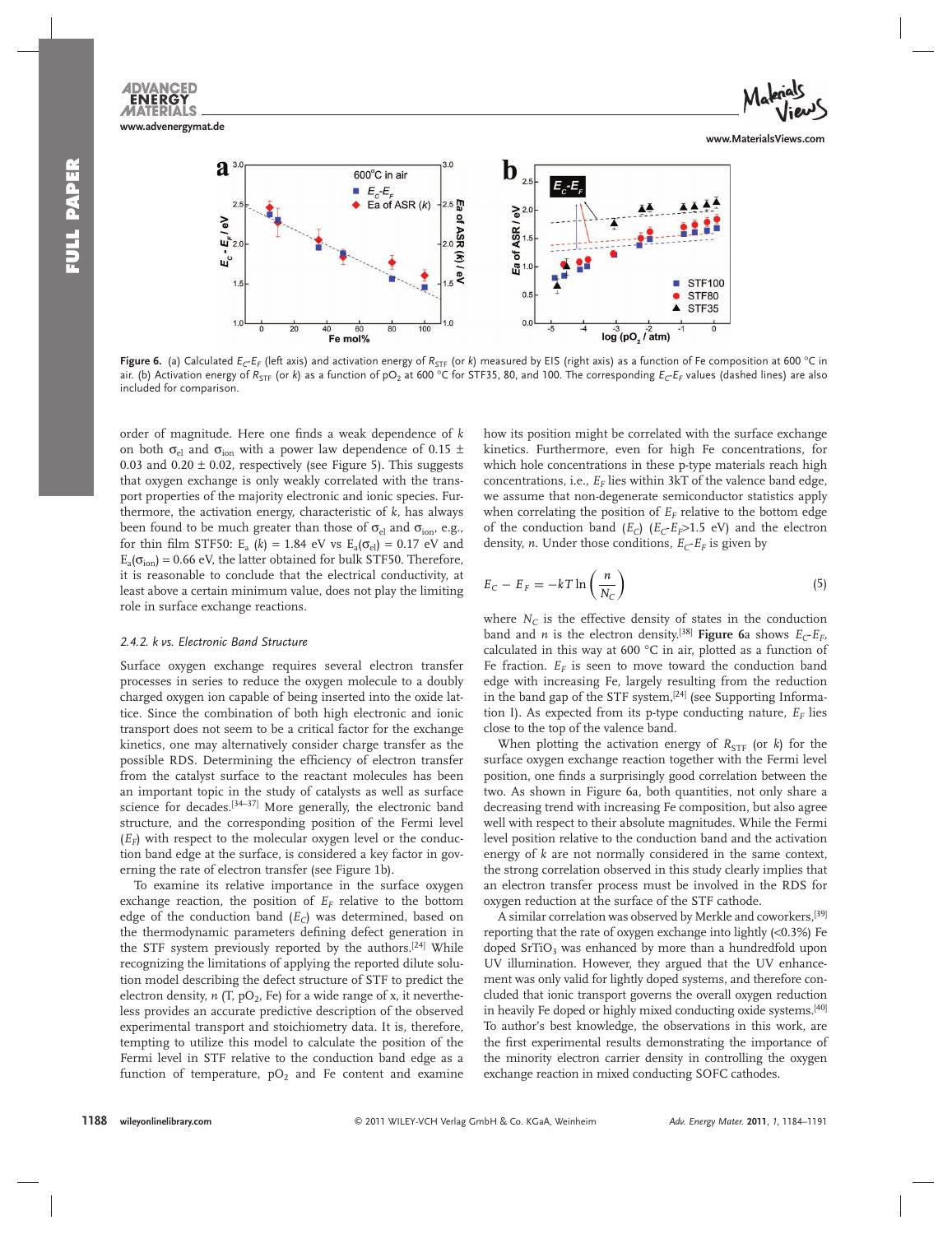

#### **www.MaterialsViews.com**

Further confirmation of the correlation has been achieved by examining their  $pO_2$  dependent behaviors. Figure 6b shows how E<sub>a</sub> (*k*) and  $E_C$ - $E_F$  vary as a function of pO<sub>2</sub> at 600 °C.  $E_F$ moves toward the conduction band edge upon reduction given that the electron density increases. Again, both the  $E_a$  ( $k$ ) and  $E_C - E_F$  show a similar trend, i.e. a nearly linear decrease in value with decreasing log pO<sub>2</sub>, in the high pO<sub>2</sub> regime (>  $10^{-2}$  atm). Consequently, focusing on the high  $pO_2$  regime (>  $10^{-2}$  atm), the formation of surface oxygen intermediate species,  $O_{x, ad}$ <sup>*q*−</sup>, by electron transfer is assumed to be the most likely RDS as described in the following.

$$
O_{x,ad}^{q-} + e' \to O_{x,ad}^{(q+1)-1}
$$
 (where  $x = 1$  or 2 and  $q = 0$  or 1) (6)

The *e'* on the left hand side of the equation comes from the conduction band of the STF cathode, which, given the p-type nature of STF, implies an electron/hole generation (bandto-band transition) step prior to the electron transfer across the oxide surface (see Figure 1b). Since the electron density in the conduction band is directly determined by the energy difference between  $E_C$  and  $E_F$  (see Equation 5), it therefore explains why the activation energy of the surface exchange reaction,  $E_a$  $(k)$ , parallels the dependence of  $E_C$ - $E_F$  on both Fe fraction and  $pO_2$ . In fact, the characteristic  $\frac{1}{4}$  slope dependence of log k on  $log pO<sub>2</sub>$  (see Figure 4b) is also known to be typical of the charge transfer reaction, as reported for various metal and oxide cathodes.<sup>[2,33,41]</sup> Furthermore, it also explains why the exchange reaction is not strongly dependent on the ionic transport properties nor on the majority p-type conductivity.

## *2.4.3. Surface Exchange at Reduced pO<sub>2</sub> (<10<sup>−3</sup> atm)*

A much sharper drop in  $E_a$  is observed with decreasing log  $pO_2$ at more reduced atmospheres ( $\text{<} 10^{-3}$  atm) as well as a convergence in the magnitude of  $E_a$  for all values of Fe (see Figure 6b). Similarly, the  $pO_2$  dependence of  $R_{STF}$ , plotted in Figure 4b, exhibits a rather sharp change at a  $pO_2 \sim 10^{-3}$  atm. Accordingly, one may conclude that there are at least two different rate determining steps (RDS) competing with each other under the measurement conditions in this study. This is supported by the fact that  $R_{STF}$  at reduced pO<sub>2</sub> (<10<sup>-3</sup> atm) remains nearly independent of Fe fraction, while it is clearly dependent on Fe fraction at higher  $pO_2$ . **Table 2** summarizes the dependences of  $R_{STF}$ on  $pO_2$ <sup>-m</sup> (where m defines the power law dependence of log  $R<sub>STE</sub>$  on pO<sub>2</sub>), temperature, and Fe composition. Consequently one is motivated to conclude that while electron transfer is the RDS at high  $pO_2$ , another process takes over at lower  $pO_2$ .

A strong pO<sub>2</sub> sensitivity of *k*, in general, implies that the RDS involves molecular oxygen  $(O_2)$  adsorption processes on the cathode surface.<sup>[15,33,39]</sup> Accordingly, chemisorption or dissociative

**Table 2.** Dependence of  $R_{STF}$  on pO<sub>2</sub>, temperature, and Fe composition, obtained in the work.

| High $pO2$ regime<br>Weaker $pO_2$ sensitivity of $R_{\text{STF}}$<br>(or k); $m = 1/4$<br>Higher activation energy, e.g. ~2 eV<br>Dependence on Fe composition |                                                           |  |
|-----------------------------------------------------------------------------------------------------------------------------------------------------------------|-----------------------------------------------------------|--|
|                                                                                                                                                                 | Low $pO2$ regime                                          |  |
|                                                                                                                                                                 | Strong $pO_2$ sensitivity of $R_{STF}$<br>(or k); $m = 1$ |  |
|                                                                                                                                                                 | Lower activation energy, e.g. $\sim$ 1 eV                 |  |
|                                                                                                                                                                 | No dependence on Fe composition                           |  |

**ENERG www.advenergymat.de**

adsorption of molecular oxygen is considered to be the possible RDS. In fact, this type of reaction is often assumed to be limited by the availability of surface oxygen vacant sites,  $[2,15]$  which increases with increasing Fe in STF. However, it is worth noting that STF exhibits very high levels of oxygen vacancies, [V<sub>O</sub>"], even at the lowest Fe level (5 mol%) examined in this work. It would therefore not be surprising to find that the availability of surface oxygen vacancies is more than sufficient to satisfy the adsorption or incorporation reaction; rather the RDS may be limited instead by the availability of adsorbed oxygen species at low  $pO<sub>2</sub>$ .

 A simple calculation has been performed comparing the relative surface coverage of oxygen with the availability of oxygen vacancies. Considering [ $V_O$ <sup>\*</sup>] of 1.65 × 10<sup>20</sup> cm<sup>-3</sup> for STF5 at 650 °C, a surface vacancy density of  $3.01 \times 10^{13}$  cm<sup>-2</sup> is estimated by:

$$
([V_o^{\bullet\bullet}])^{2/3} = (1.65 \times 10^{20} \text{cm}^{-3})^{2/3} = 3.01 \times 10^{13} \text{cm}^{-2} \tag{7}
$$

 Experimental studies suggest that the surface coverage of oxygen adsorbates on titanium oxides normally does not exceed ∼ 10% of the total available sites at the surface. For charged adsorbates, with Mott–Schottky depletion layers and typical band bending, Weisz predicts a maximum surface coverage of below 1%.<sup>[41,42]</sup> By assuming a total number of available adsorption sites per unit area of  $6.45 \times 10^{14}$  cm<sup>-2</sup> (i.e. approx. one adsorption site per perovskite unit cell), one obtains a maximum surface oxygen density of  $6.45 \times 10^{13}$  cm<sup>-2</sup> (i.e. 10% of the available sites). In fact, this value is consistent with reported saturation oxygen at much reduced temperature  $(<$ 300 K).<sup>[43-45]</sup> Given the thermal desorption behavior of the surface adsorbates as well as the fact that no TPD peak was obtained at temperatures higher than 500 K, $^{[45]}$  it is reasonable to assume that the actual surface coverage would be considerably smaller than the maximum estimated value. Accordingly, this indicates the number of available vacant sites is even greater than that of the adsorbed oxygen species at the oxide surface at reduced  $pO<sub>2</sub>$ even with the least amount of Fe, 5 mol%.

# **2.5. Criteria Required for Optimum MIEC SOFC Cathode Performance**

Based on the findings for the surface oxygen exchange reaction in this study, some suggestions for criteria for achieving optimum SOFC MIEC cathode performance can be made.

 First, given the fact neither the electronic nor the ionic conductivity in themselves limit the overall exchange reaction kinetics, one can define criteria regarding the minimum required values of  $\sigma_{el}$  and  $\sigma_{ion}$  needed to achieve good cathode performance. In STF, both conductivities increase with increasing Fe. The lowest level of Fe used in this work was 5 mol%, which corresponds to  $\sigma_{el}$  of 2.1 × 10<sup>-3</sup> S/cm and  $\sigma_{ion}$ of 5.75  $\times$  10<sup>-5</sup> S/cm at 650 °C in air. In fact, typical MIEC cathode materials such as  $(La, Sr)CoO<sub>3</sub>$ ,  $(La, Sr)(Co, Fe)O<sub>3</sub>$ , and  $(Ba, Sr)(Co, Fe)O<sub>3</sub>$  provide much more highly conducting properties, certainly desireable for current collection. However, these parameters, based on the findings of this study, are likely not the critical factors controlling their surface exchange kinetics.

Second, one finds the minority electron in these p-type materials to be the critical specie governing the surface exchange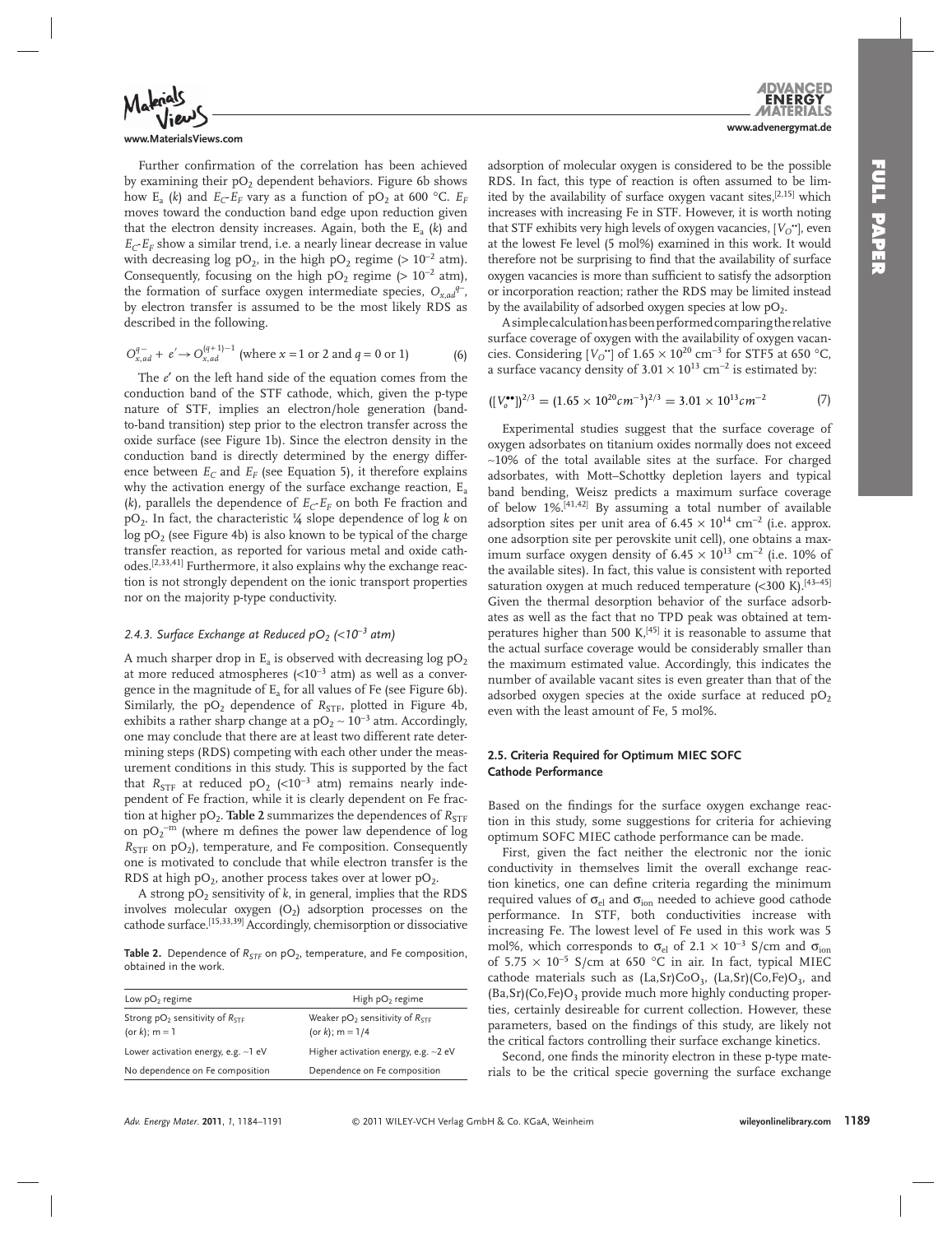

reaction kinetics. This involves the excitation of electrons to the conduction band with subsequent electron transfer from the oxide surface to the oxygen adsorbate at the surface. This implies the need for a high density of electrons to accelerate the kinetics. Achieving a high electron density in cathode materials, however, is not straightforward given that these materials become highly oxidized during SOFC operation, i.e. under high oxygen partial pressures and temperatures. Typical MIEC cathode materials contain transition metals such as Mn, Fe and Co. It is well known that the readily reduced metals (Fe & Co) provide additional oxygen vacancies leading to enhanced cathode performance. However, the ease of reduction of Fe and Co leads not only to additional oxygen vacancies, but also to extra electrons in the conduction band and thereby a lifting of the position of the Fermi level towards the conduction band edge. This, therefore, points to a further reason for selecting easily reduced transition metals leading to improved cathode performance.

# **3. Conclusions**

 While SOFC metal oxide cathodes have been the subject of numerous studies, the mechanisms controlling their behavior have remained poorly understood. This has been due to a number of factors including the morphological complexity of the electrode and the electrode- electrolyte interface, the limited understanding of the defect/transport/energy band structure correlations and the evolution of the surface chemistry with varying operating conditions. In this work, it has been possible, *for the first time*, to provide a direct link between the bulk and surface properties, i.e. between the bulk minority electron density and the cathode electrode impedance or equivalently in this study, the oxygen surface exchange coefficient. The observation that the rate of oxygen exchange for mixed conducting cathode materials in SOFC may be largely determined, not by the fast transport properties of the majority electronic and ionic carriers, but by the availability of minority carriers–electrons in the excited state–should aid in directing future research into the physics of these material as well as providing improved guidelines towards the development of cathodes with improved performance at reduced temperatures.

# **4. Experimental Section**

Sample preparation and characterization: STF thin films were prepared by means of pulsed laser deposition (PLD) from oxide targets of the respective materials and deposited onto (100) oriented single crystal yttria doped zirconia (YSZ) substrates for EIS measurement. One inch diameter oxide targets were prepared by the conventional mixed-oxide technique starting from iron (III) oxide (Alfa Aesar, 99.945%), strontium carbonate (Alfa Aesar, 99.99%), and titanium (IV) oxide (Alfa Aesar, 99.9%) powders. A Coherent (Santa Clara, CA) COMPex Pro 205 KrF eximer laser, emitting at a wavelength of 248 nm, was used for ablation. The deposition parameter configuration was 400 mJ/pulse laser energy, 8 Hz laser repetition rate, and an  $O_2$  working pressure of 10 mTorr. Film thicknesses ranging between 70 and 500 nm were determined by surface profilometry (Tencor P-10). Detailed information regarding oxide target preparation and PLD deposition conditions can be found in previous studies.[19,20]



#### **www.MaterialsViews.com**

 X-ray diffraction (XRD) measurements were performed on synthesized powders and deposited films using a Bragg-Brentano diffractometer (Rigaku RU300, Tokyo, Japan, Cu K $\alpha$  wavelength ( $\lambda$  = 1.541Å)). The grain size, morphology, and surface roughness of the STF thin films were characterized by a Vecco Metrology (Santa Barbara, CA) D3000 atomic force microscope (AFM) with a Nanoscope IIIa controller. Micrographs were analyzed to determine the root mean square (RMS) surface roughness and grain size using Vecco's Nanoscope software (version 5.12r3).

*Electrical and electrochemical measurements* : A symmetrical structure, with identically sized STF electrodes on both sides of the YSZ electrolyte, was used for EIS measurements. Au mesh and Au paste were placed on each STF electrode surface, serving as current collectors. In order to confirm that any possible interactions between the Au and the oxygen did not influence the impedance spectra, photo-lithographically defined platinum patterns were sometimes fabricated between the YSZ substrate and the STF film, serving as a buried current collector. Both a customdesigned enclosed probe station, manufactured by McAllister Technical Services (Coeur d'Alene, ID) and a tube furnace were used for the EIS measurements at temperatures between 570 °C and 650 °C and between  $2 \times 10^{-5}$  atm to 1 atm. EIS measurements, covering the frequency range from 7 mHz to 1 MHz, with amplitude of 20 mV, were performed with a Solarton 1260 or 1250 impedance analyzer operated in combination with a Solartron 1286 potentiostat/galvanostat.

# **Supporting Information**

 Supporting Information is available from the Wiley Online Library or from the author.

# **Acknowledgements**

 This work was initially supported by the Ceramics Program, Division of Materials Research Directorate for Mathematical & Physical Sciences, National Science Foundation under award DMR-0243993 and continued under the Materials Science and Engineering Division, Office of Basic Energy Sciences, Department of Energy under award DE SC0002633. W.J. Thanks the Samsung Foundation for fellowship support. The authors thank Dr. R.A. De Souza and Dr. J. Fleig for helpful discussions. The x-ray, XPS and AFM facilities of the Center for Materials Science and Engineering, an NSF MRSEC funded facility were used in this study.

> Received: April 4, 2011 Revised: July 21, 2011 Published online: September 8, 2011

- [ 1 ] N. Q. Minh , *J. Am. Ceram. Soc.* **1993** , *76* , 563 .
- [2] S. B. Adler, *Chem. Rev.* **2004**, *104*, 4791.
- [3] S. M. Haile, *Acta. Mater.* **2003**, 51, 5981.
- [4] A. J. Jacobson, *Chem. Mater.* **2009**, 22, 660.
- [5] R. M. Ormerod, *Chem. Soc. Rev.* **2003**, 32, 17.
- [6] J. Richter, P. Holtappels, T. Graule, T. Nakamura, L. J. Gauckler, *Mon. Chem.* **2009** , *140* , 985 .
- [7] N. P. Brandon, S. Skinner, B. C. H. Steele, *Ann. Rev. Mater. Res.* **2003** , *33* , 183 .
- [8] D. J. L. Brett, A. Atkinson, N. P. Brandon, S. J. Skinner, Chem. Soc. *Rev.* **2008** , *37* , 1568 .
- [9] Z. P. Shao, S. M. Haile, *Nature* 2004, 431, 170.
- [10] S. Li, Z. Lü, N. Ai, K. Chen, W. Su, J. Power Sources 2007, 165, 97.
- [11] L. Wang, R. Merkle, J. Maier, *J. Electrochem. Soc.* 2010, 157, B1802.
- [ 12 ] C. Xia , W. Rauch , F. Chen , M. Liu , *Solid State Ion.* **2002** , *149* , 11 .
- [13] F. S. Baumann, J. Fleig, G. Cristiani, B. Stuhlhofer, H. U. Habermeier, J. Maier , *J. Electrochem. Soc.* **2007** , *154* , B931 .